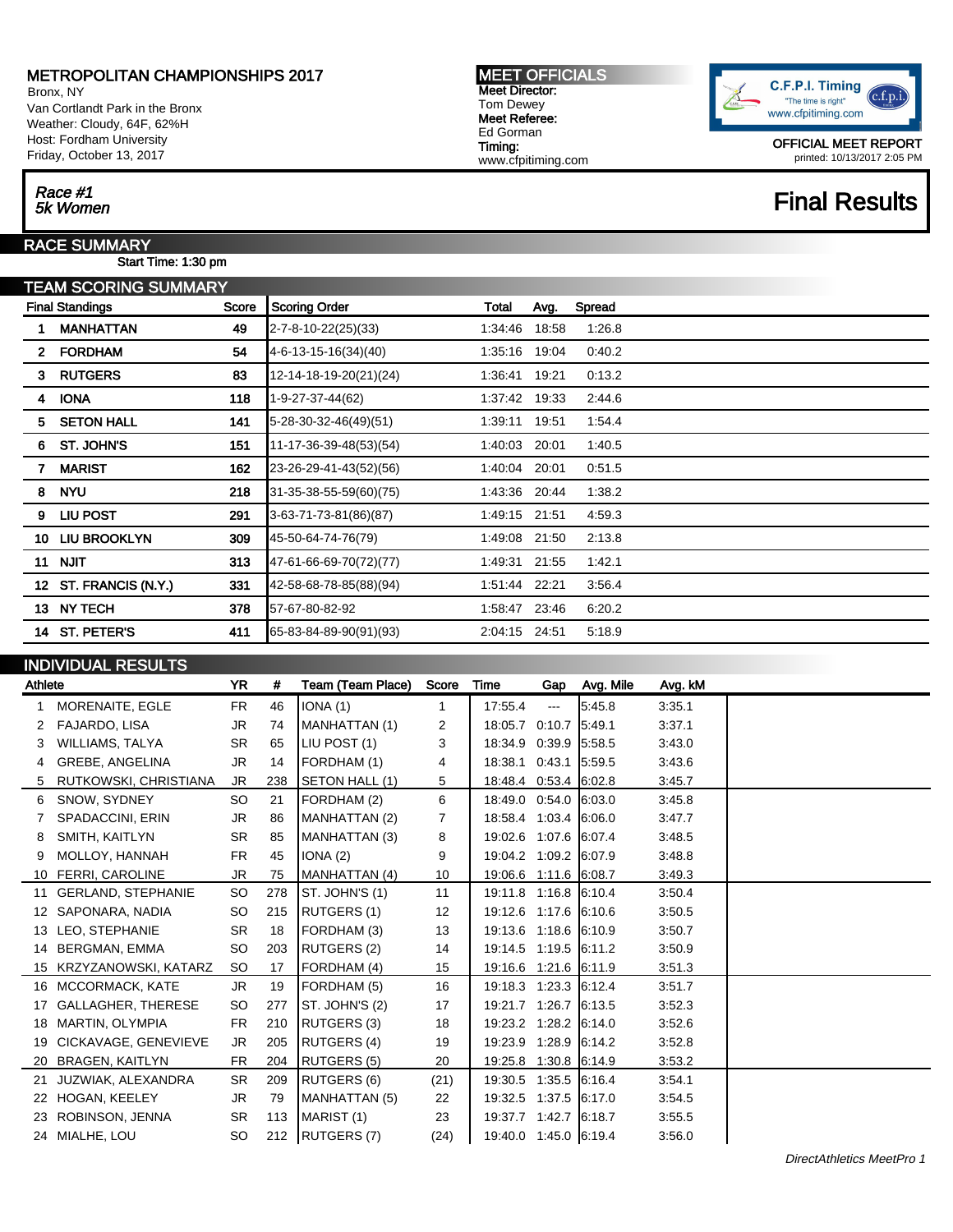Bronx, NY Van Cortlandt Park in the Bronx Weather: Cloudy, 64F, 62%H Host: Fordham University Friday, October 13, 2017

# Race #1<br>5k Women

### INDIVIDUAL RESULTS (cont'd)

| Athlete |                          | YR.             | #   | Team (Team Place)        | Score                    | Time                  | Gap | Avg. Mile | Avg. kM |  |
|---------|--------------------------|-----------------|-----|--------------------------|--------------------------|-----------------------|-----|-----------|---------|--|
|         | 25 GORMAN, KELLY         | SR              | 76  | MANHATTAN (6)            | (25)                     | 19:41.1 1:46.1        |     | 6:19.8    | 3:56.2  |  |
|         | 26 TOOKER, MADDIE        | <b>FR</b>       | 114 | MARIST <sub>(2)</sub>    | 26                       | 19:42.2 1:47.2 6:20.1 |     |           | 3:56.4  |  |
|         | 27 HOLDER, NATALIE       | SR              | 42  | IONA(3)                  | 27                       | 19:44.5 1:49.5 6:20.9 |     |           | 3:56.9  |  |
|         | 28 HERNANDEZ, OLIVIA     | FR              | 236 | SETON HALL (2)           | 28                       | 19:45.4 1:50.4 6:21.2 |     |           | 3:57.1  |  |
| 29      | MAUER, STEPHANIE         | <b>SO</b>       | 211 | <b>RUTGERS</b>           | $\blacksquare$           | 19:46.2 1:51.2 6:21.4 |     |           | 3:57.2  |  |
| 30      | CHRISTIAN, MARIAH        | SR.             | 105 | MARIST <sub>(3)</sub>    | 29                       | 19:48.3 1:53.3 6:22.1 |     |           | 3:57.7  |  |
| 31      | JOHNSON, EMILY           | SR              | 237 | SETON HALL (3)           | 30                       | 19:52.1 1:57.1        |     | 6:23.3    | 3:58.4  |  |
|         | 32 HALEY, HANNAH         | SR              | 177 | <b>NYU</b> (1)           | 31                       | 20:00.7 2:05.7 6:26.1 |     |           | 4:00.1  |  |
|         | 33 NEALON, KIERA         | FR              | 213 | <b>RUTGERS</b>           | $\blacksquare$           | 20:00.8 2:05.8        |     | 6:26.1    | 4:00.2  |  |
|         | 34 HERNANDEZ, EMILY      | FR              | 235 | SETON HALL (4)           | 32                       | 20:02.3 2:07.3        |     | 6.26.6    | 4:00.5  |  |
|         | 35 HUGGARD, KATELYN      | FR              | 80  | MANHATTAN (7)            | (33)                     | 20:04.2 2:09.2 6:27.2 |     |           | 4:00.8  |  |
|         | 36 FISHER, LAUREL        | JR              | 12  | FORDHAM (6)              | (34)                     | 20:07.3 2:12.3        |     | 6:28.2    | 4:01.5  |  |
|         | 37 DAVIS, MEGAN          | SR              | 170 | <b>NYU (2)</b>           | 35                       | 20:09.8 2:14.8        |     | 6:29.0    | 4:02.0  |  |
|         | 38 TINTO, GIANNA         | JR              | 87  | <b>MANHATTAN</b>         | $\blacksquare$           | 20:11.0 2:16.0        |     | 6:29.4    | 4:02.2  |  |
| 39      | COSTANTINO, ELIZABETH    | JR              | 274 | ST. JOHN'S (3)           | 36                       | 20:13.0 2:18.0        |     | 6:30.0    | 4:02.6  |  |
|         | 40 O'HEHIR, SHANNON      | JR              | 47  | <u>IONA (4)</u>          | 37                       | 20:17.1 2:22.1        |     | 6:31.4    | 4:03.4  |  |
| 41      | DETHLEFS, EMILY          | SR              | 171 | NYU(3)                   | 38                       | 20:21.6 2:26.6        |     | 6:32.8    | 4:04.3  |  |
|         | 42 FARBANISH, KELSEY     | FR              | 206 | <b>RUTGERS</b>           | $\blacksquare$           | 20:22.6 2:27.6        |     | 6:33.1    | 4:04.5  |  |
|         | 43 HIDALGO, MELISSA      | SR              | 280 | ST. JOHN'S (4)           | 39                       | 20:23.7 2:28.7 6:33.5 |     |           | 4:04.7  |  |
|         | 44 ULTO, CHRISTINE       | SR              | 23  | FORDHAM (7)              | (40)                     | 20:25.3 2:30.3        |     | 6:34.0    | 4:05.1  |  |
|         | 45 ELWOOD, BLAKE         | JR              | 11  | FORDHAM                  | $\sim$                   | 20:25.5 2:30.5 6:34.1 |     |           | 4:05.1  |  |
|         | 46 GAYE, KERRY           | JR              | 107 | MARIST (4)               | 41                       | 20:26.6 2:31.6        |     | 6:34.4    | 4:05.3  |  |
|         | 47 CUMMISKEY, ANNAIS     | SR              | 255 | <b>ST. FRANCIS (N.Y.</b> | 42                       | 20:28.3 2:33.3 6:35.0 |     |           | 4:05.7  |  |
|         | 48 NOVO, ROXY            | SR              | 112 | MARIST (5)               | 43                       | 20:29.2 2:34.2 6:35.2 |     |           | 4:05.8  |  |
| 49      | HOAGLAND, SAMANTHA       | JR              | 78  | MANHATTAN                | $\blacksquare$           | 20:37.7 2:42.7 6:38.0 |     |           | 4:07.5  |  |
| 50      | JENSEN, DANIKA           | SR              | 43  | <u>IONA (5)</u>          | 44                       | 20:40.0 2:45.0 6:38.7 |     |           | 4:08.0  |  |
| 51      | SIMPINI, ADJOVI          | SR              | 57  | LIU BROOKLYN (1)         | 45                       | 20:40.5 2:45.5        |     | 6:38.9    | 4:08.1  |  |
|         | 52 BRITTEN, KILEY        | JR              | 229 | SETON HALL (5)           | 46                       | 20:42.8 2:47.8 6:39.6 |     |           | 4:08.6  |  |
|         | 53 RAIA, CASSANDRA       | FR              | 142 | NJIT (1)                 | 47                       | 20:47.8 2:52.8        |     | 6:41.2    | 4:09.6  |  |
|         | 54 HASPEL, BRIANNA       | <b>SR</b>       | 208 | <b>RUTGERS</b>           | $\blacksquare$           | 20:52.1 2:57.1        |     | 6:42.6    | 4:10.4  |  |
|         | 55 MCCARTHY, NICOLE      | JR              | 283 | ST. JOHN'S (5)           | 48                       | 20:52.3 2:57.3 6:42.7 |     |           | 4:10.5  |  |
|         | 56 YOCCO, KASSANDRA      | SO              | 241 | SETON HALL (6)           | (49)                     | 20:56.6 3:01.6        |     | 6:44.1    | 4:11.3  |  |
|         | 57 FRAUSTO, ALYSSA       | FR              | 54  | LIU BROOKLYN (2)         | 50                       | 20:57.2 3:02.2 6:44.2 |     |           | 4:11.4  |  |
|         | 58 OSTOLOZAGA, GRACE     | SR.             | 83  | MANHATTAN                | $\blacksquare$           | 20:59.8 3:04.8        |     | 6:45.1    | 4:12.0  |  |
|         | 59 FERNANDEZ, CRISTINA   | FR              | 232 | SETON HALL (7)           | (51)                     | 21:01.1 3:06.1        |     | 6:45.5    | 4:12.2  |  |
|         | 60 TAYLOR, ABIGAIL       | JR              | 22  | <b>FORDHAM</b>           | $\blacksquare$           | 21:01.7 3:06.7 6:45.7 |     |           | 4:12.3  |  |
|         | 61 HARRIS, LAUREN        | <b>FR</b>       | 109 | MARIST <sub>(6)</sub>    | (52)                     | 21:04.3 3:09.3 6:46.5 |     |           | 4:12.9  |  |
|         | 62 ROBBIE, SARAH         | <b>SR</b>       | 214 | <b>RUTGERS</b>           | $\overline{\phantom{a}}$ | 21:09.8 3:14.8        |     | 6:48.3    | 4:14.0  |  |
|         | 63 GALLAGHER, JACQUELINE | <b>SO</b>       | 276 | ST. JOHN'S (6)           | (53)                     | 21:10.6 3:15.6        |     | 6:48.6    | 4:14.1  |  |
|         | 64 PAGE, SHANNON         | JR              | 286 | ST. JOHN'S (7)           | (54)                     | 21:12.8 3:17.8        |     | 6:49.3    | 4:14.6  |  |
|         | 65 DYER, SAMANTHA        | <b>FR</b>       | 231 | <b>SETON HALL</b>        | $\blacksquare$           | 21:19.3 3:24.3 6:51.4 |     |           | 4:15.9  |  |
|         | 66 DORSKY, LAURA         | SR              | 172 | NYU(4)                   | 55                       | 21:24.9 3:29.9        |     | 6:53.2    | 4:17.0  |  |
|         | 67 ALBERT, HANNAH        | JR              | 104 | MARIST (7)               | (56)                     | 21:29.7 3:34.7        |     | 6:54.7    | 4:17.9  |  |
|         | 68 JEBOR, MONICAH        | <b>FR</b>       | 161 | NY TECH (1)              | 57                       | 21:31.0 3:36.0        |     | 6:55.1    | 4:18.2  |  |
|         | 69 BRYANT, DIONDRA       | <b>SO</b>       | 254 | <b>ST. FRANCIS (N.Y.</b> | 58                       | 21:32.2 3:37.2 6:55.5 |     |           | 4:18.4  |  |
|         | 70 HARTNETT, CAITLIN     | SO <sub>.</sub> | 77  | <b>MANHATTAN</b>         | $\blacksquare$           | 21:38.5 3:43.5 6:57.5 |     |           | 4:19.7  |  |

MEET OFFICIALS Meet Director: Tom Dewey Meet Referee: Ed Gorman Timing:

www.cfpitiming.com

C.F.P.I. Timing  $(c.f.p.i$ "The time is right" www.cfpitiming.com

> OFFICIAL MEET REPORT printed: 10/13/2017 2:05 PM

## **Final Results**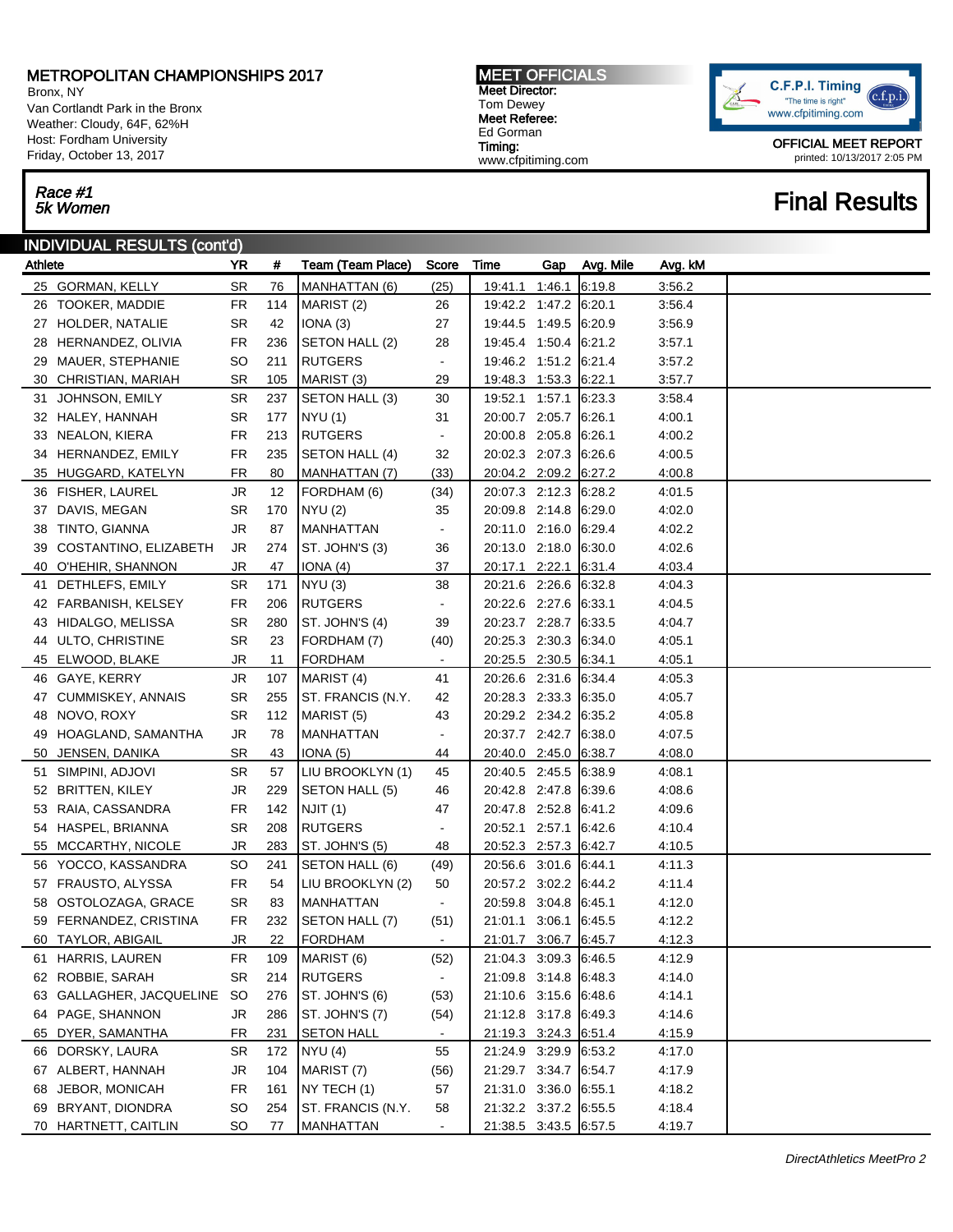Bronx, NY Van Cortlandt Park in the Bronx Weather: Cloudy, 64F, 62%H Host: Fordham University Friday, October 13, 2017

# Race #1<br>5k Women

### INDIVIDUAL RESULTS (cont'd)

| Athlete |                           | YR        | #       | Team (Team Place)   | Score                    | Time                  | Gap | Avg. Mile | Avg. kM |  |
|---------|---------------------------|-----------|---------|---------------------|--------------------------|-----------------------|-----|-----------|---------|--|
|         | 71 YAO, KAREN             | <b>JR</b> | 186     | <b>NYU (5)</b>      | 59                       | 21:38.9 3:43.9        |     | 6.57.7    | 4:19.8  |  |
|         | 72 WALLACE, ASHLEY        | JR        | 115     | <b>MARIST</b>       | $\blacksquare$           | 21:39.7 3:44.7        |     | 6:57.9    | 4:19.9  |  |
|         | 73 NEVILLE, MARY          | <b>FR</b> | 182     | <b>NYU (6)</b>      | (60)                     | 21:42.6 3:47.6        |     | 6.58.8    | 4:20.5  |  |
|         | 74 PATEL, ROSHNI          | <b>SO</b> | 141     | NJIT <sub>(2)</sub> | 61                       | 21:43.2 3:48.2        |     | 6.59.0    | 4:20.6  |  |
|         | 75 KEENAN, HELENA         | SO        | 44      | IONA(6)             | (62)                     | 21:45.0 3:50.0        |     | 6:59.6    | 4:21.0  |  |
|         | 76 AGOSTINACCHIO, NICOLE  | SO.       | 58      | LIU POST (2)        | 63                       | 21:47.2 3:52.2        |     | 7:00.3    | 4:21.4  |  |
|         | 77 BURTON, ELIZABETH      | <b>JR</b> | 52      | LIU BROOKLYN (3)    | 64                       | 21:48.5 3:53.5        |     | 7:00.7    | 4:21.7  |  |
|         | 78 NICHOLES, GEORGIE      | <b>SR</b> | 295     | ST. PETER'S (1)     | 65                       | 21:52.9 3:57.9        |     | 7:02.2    | 4:22.6  |  |
|         | 79 CUTRONE, TALIA         | <b>FR</b> | 106     | MARIST              | ٠                        | 21:59.6 4:04.6        |     | 7:04.3    | 4:23.9  |  |
|         | 80 RIVERS, LEAH           | FR        | 288     | ST. JOHN'S          | $\blacksquare$           | 22:06.7 4:11.7 7:06.6 |     |           | 4:25.3  |  |
| 81      | DICRISTINA, KELLY         | <b>FR</b> | 135     | NJIT (3)            | 66                       | 22:08.8 4:13.8        |     | 7:07.3    | 4:25.8  |  |
|         | 82 CHEPLETING, IRENE      | SO        | 160     | NY TECH (2)         | 67                       | 22:13.6 4:18.6        |     | 7:08.8    | 4:26.7  |  |
|         | 83 RIVERA, J'RENDA        | <b>SR</b> | 258     | ST. FRANCIS (N.Y.   | 68                       | 22:17.5 4:22.5        |     | 7:10.1    | 4:27.5  |  |
|         | 84 JELLEY, CHLOE          | SO        | 138     | NJIT (4)            | 69                       | 22:20.5 4:25.5        |     | 7:11.0    | 4:28.1  |  |
|         | 85 ANDERSON, LEAH         | FR        | 271     | ST. JOHN'S          | $\blacksquare$           | 22:26.9 4:31.9 7:13.1 |     |           | 4:29.4  |  |
|         | 86 GUAJALA, ALLISON       | SO        | 136     | NJIT (5)            | 70                       | 22:29.9 4:34.9        |     | 7:14.1    | 4:30.0  |  |
|         | 87 OKON, ALEXANDRIA       | <b>SO</b> | 63      | LIU POST (3)        | 71                       | 22:36.7 4:41.7        |     | 7:16.2    | 4:31.3  |  |
|         | 88 REGAN, ALLISON         | SO        | 143     | NJIT (6)            | (72)                     | 22:38.1 4:43.1        |     | 7:16.7    | 4:31.6  |  |
|         | 89 SOBIESKI, JENNA        | <b>JR</b> | 216     | <b>RUTGERS</b>      | $\blacksquare$           | 22:39.9 4:44.9        |     | 7:17.3    | 4:32.0  |  |
|         | 90 SCHILLACI, KAITIE      | <b>JR</b> | 64      | LIU POST (4)        | 73                       | 22:41.7 4:46.7        |     | 7:17.8    | 4:32.3  |  |
|         | 91 DEBOISE, ZAAHIRA       | <b>JR</b> | 53      | LIU BROOKLYN (4)    | 74                       | 22:47.0 4:52.0        |     | 7:19.5    | 4:33.4  |  |
|         | 92 FILIMONTSEVA, ANASTASI | <b>SR</b> | 173     | <b>NYU</b> (7)      | (75)                     | 22:52.1 4:57.1        |     | 7:21.2    | 4:34.4  |  |
|         | 93 ABERDEEN, NERENE       | <b>SR</b> | 50      | LIU BROOKLYN (5)    | 76                       | 22:54.3 4:59.3        |     | 7:21.9    | 4:34.9  |  |
|         | 94 SHIBATA, EMILY         | <b>JR</b> | 144     | NJIT (7)            | (77)                     | 22:58.0 5:03.0        |     | 7:23.1    | 4:35.6  |  |
|         | 95 WILLIAMS, AALIYAH      | SO        | 260     | ST. FRANCIS (N.Y.   | 78                       | 23:00.7 5:05.7        |     | 7:24.0    | 4:36.1  |  |
|         | 96 REYES, STEPHANIE       | <b>FR</b> | 56      | LIU BROOKLYN (6)    | (79)                     | 23:03.1 5:08.1        |     | 7:24.7    | 4:36.6  |  |
|         | 97 GILDEA, SHANNON        | <b>SR</b> | 108     | MARIST              | $\blacksquare$           | 23:04.2 5:09.2        |     | 7:25.1    | 4:36.8  |  |
|         | 98 LAFORCE, TORISHA       | <b>JR</b> | 282     | ST. JOHN'S          | $\overline{\phantom{0}}$ | 23:15.6 5:20.6        |     | 7:28.7    | 4:39.1  |  |
|         | 99 DUCHA, BRITTANY        | <b>FR</b> | 230     | <b>SETON HALL</b>   | $\blacksquare$           | 23:18.6 5:23.6        |     | 7:29.7    | 4:39.7  |  |
|         | 100 PIERRE, MELISSA       | <b>SR</b> | 162     | NY TECH (3)         | 80                       | 23:22.2 5:27.2 7:30.9 |     |           | 4:40.4  |  |
|         | 101 RODA, JACQUIE         | <b>JR</b> | 84      | <b>MANHATTAN</b>    | $\blacksquare$           | 23:23.3 5:28.3        |     | 7:31.2    | 4:40.7  |  |
|         | 102 WHELAN, ISBELLA       | SO        | 240     | <b>SETON HALL</b>   | $\blacksquare$           | 23:26.8 5:31.8        |     | 7:32.3    | 441.4   |  |
|         | 103 ELNICK, KATHRYN       | <b>JR</b> | 60      | LIU POST (5)        | 81                       | 23:34.2 5:39.2        |     | 7:34.7    | 4:42.8  |  |
|         | 104 SMITH, ERIN           | <b>SR</b> | 163     | NY TECH (4)         | 82                       | 23:48.1 5:53.1        |     | 7:39.2    | 4:45.6  |  |
|         | 105 ROSALES, MONICA       | <b>SR</b> | 297     | ST. PETER'S (2)     | 83                       | 24:13.1 6:18.1        |     | 7:47.2    | 4:50.6  |  |
|         | 106 LAROSE, JOVANA        | JR        | 294     | ST. PETER'S (3)     | 84                       | 24:18.0 6:23.0        |     | 7:48.8    | 4:51.6  |  |
|         | 107 NG, ARIEL             | FR        | 257     | ST. FRANCIS (N.Y.   | 85                       | 24:24.7 6:29.7 7:51.0 |     |           | 4:52.9  |  |
|         | 108 LING, MICHELLE        | <b>JR</b> | 140     | <b>NJIT</b>         | $\blacksquare$           | 24:47.0 6:52.0        |     | 7:58.1    | 4:57.4  |  |
|         | 109 SEACH, BAILEY         | <b>SR</b> | 239     | <b>SETON HALL</b>   | $\blacksquare$           | 24:50.7 6:55.7        |     | 7:59.3    | 4:58.1  |  |
|         | 110 GOLDMAN, ALEXA        | <b>SR</b> | 176     | <b>NYU</b>          | $\blacksquare$           | 25:15.9 7:20.9 8:07.4 |     |           | 5:03.2  |  |
|         | 111 JENKOFSKY, BRITTANY   | <b>FR</b> | 61      | LIU POST (6)        | (86)                     | 25:26.7 7:31.7 8:10.9 |     |           | 5:05.3  |  |
|         | 112 HEREDIA, PAULA        | SO        | 137     | <b>NJIT</b>         | $\blacksquare$           | 25:42.7 7:47.7        |     | 8:16.0    | 5:08.5  |  |
|         | 113 PERRIER, TIFFANY      | <b>SR</b> | 287     | ST. JOHN'S          | $\blacksquare$           | 26:09.3 8:14.3        |     | 8:24.6    | 5:13.9  |  |
|         | 114 JONES, KAITLYN        | <b>SO</b> | 62      | LIU POST (7)        | (87)                     | 26:15.6 8:20.6        |     | 8:26.6    | 5:15.1  |  |
|         | 115 GREAVES, MELISSA      | <b>SO</b> | 279     | ST. JOHN'S          | $\blacksquare$           | 26:18.8 8:23.8 8:27.7 |     |           | 5:15.8  |  |
|         | 116 SBAY, SHERINE         | FR.       | 183 NYU |                     | $\blacksquare$           | 26:22.4 8:27.4 8:28.8 |     |           | 5:16.5  |  |

MEET OFFICIALS Meet Director: Tom Dewey Meet Referee: Ed Gorman Timing:

www.cfpitiming.com

C.F.P.I. Timing  $(c.f.p.i$ "The time is right" www.cfpitiming.com

> OFFICIAL MEET REPORT printed: 10/13/2017 2:05 PM

## **Final Results**